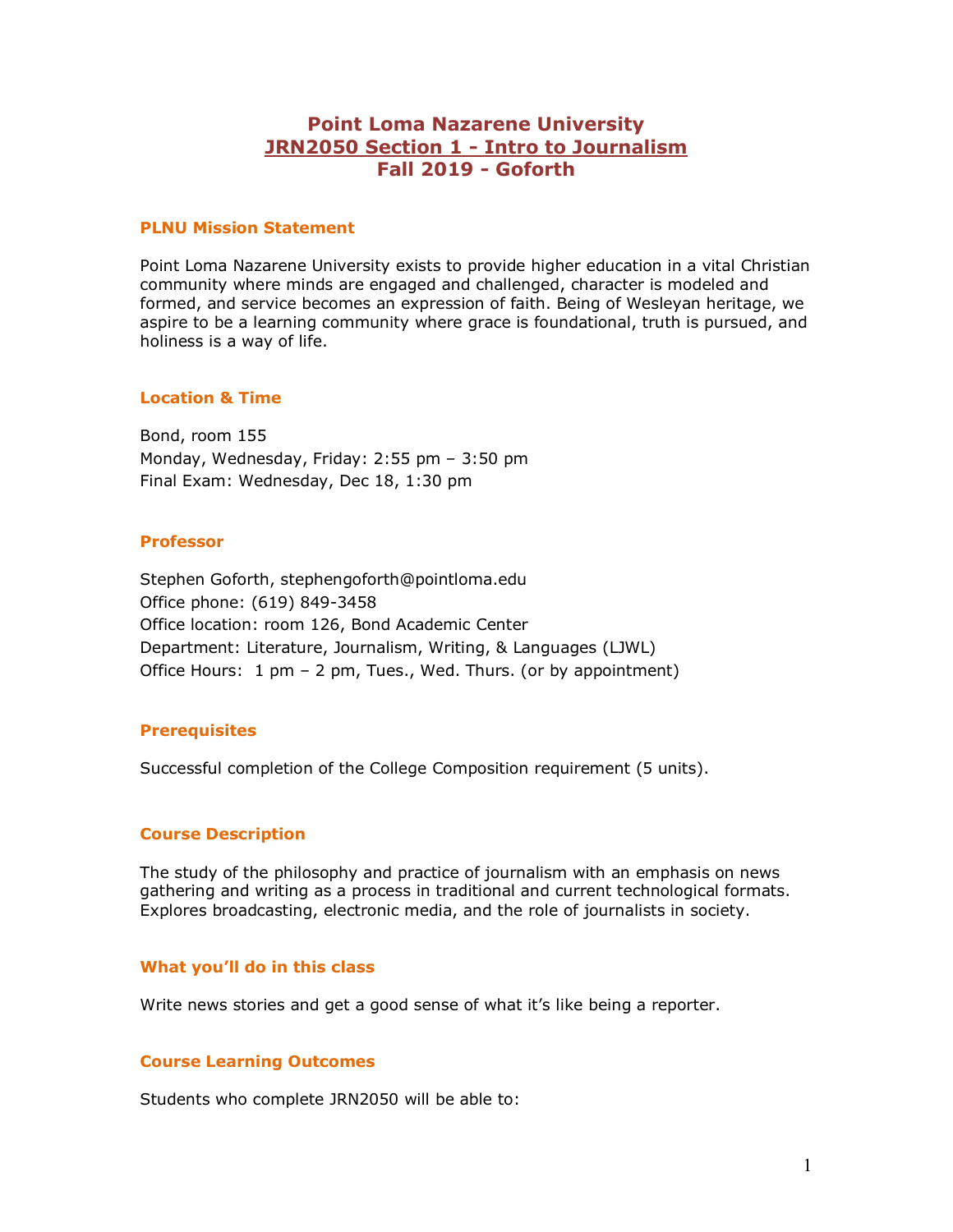1. demonstrate (comprehension, application) in theory and practice an understanding of what the First Amendment to the Constitution means in society and how that amendment is applied in the news media. (MUJO PLO 2)

2. develop (comprehension) an understanding of and appreciation for the news media in a democracy. (MUJO PLO 1)

3. exhibit (application) increasing competence in gathering and reporting news as a means for developing professional writing ability. (MUJO PLO 5)

### **Multimedia Journalism Program Learning Outcomes (PLOs)**

1. Students will exhibit effective research and reporting practices including the creation (Synthesis) and editing (Application) of a news story based on accepted industry standards and values. [Written Communication, Information Literacy, Critical Thinking]

2. Students will identify (Knowledge) and apply (Application) appropriate ethical and legal standards in their service to their communities and cultures. [Critical Thinking]

3. Employ (Application) oral communication appropriate to various news performance situations. [Written Communication, Oral Communication]

4. The student will be able to describe (Knowledge) how technologies shape the way people perceive and interact with the world and apply (Application) these digital tools and technologies appropriately for the communications professions in which they work. [Written Communication, Information Literacy, Critical Thinking, and Quantitative Reasoning]

*The terms inside the brackets indicate the relationship of the learning outcome to WASC's five Core Competencies: Written Communication, Oral Communication, Information Literacy, Critical Thinking, and Quantitative Reasoning. WASC is the organization through which PLNU receives accreditation.* 

### **Text**

*"The Associated Press Stylebook 2019" published by the Associated Press ISBN: 978-1541699892*

*"Talk to Me" by Dean Nelson published by the HarperCollins, 2019 ISBN: 978-1982610098*

Articles and links to videos/audio used in class will be posted on Canvas throughout the semester. You will be responsible for knowing this material for tests.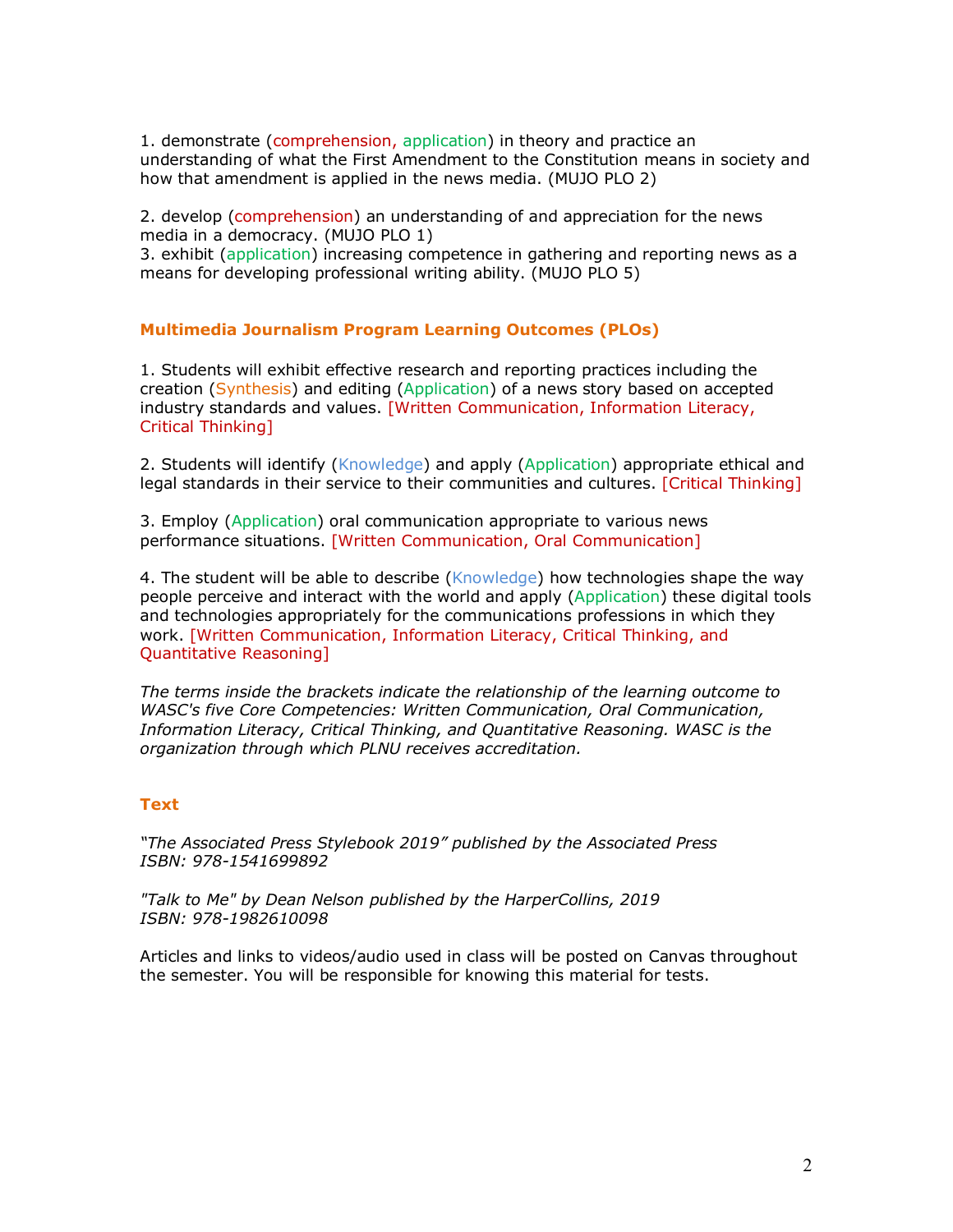# **Grading**

Your final grade will be computed based on the following scale:

- A  $90 100\%$ B 80 – 89%  $C$  70 – 79% D  $60 - 69%$
- F Below 60%

Breakdown of Grading Percentages:

| Quizzes & Exercises           | 30 <sub>%</sub> |
|-------------------------------|-----------------|
| Two tests (midterm and final) | 20 <sub>%</sub> |
| Attendance and Participation  | 10%             |
| <b>News Stories</b>           | 40%             |

The majority of your grade (40%) will come from news stories where you come up with story idea and do the reporting, research, and writing yourself. You'll write one article for several mediums:

 The news conference 4% Diversity Profile 4% Listicle 3% Aggregation 5% Print 7% Broadcast 7% Web 10%

Extra credit will be offered for additional news articles (reporting with original sources) but not aggregation or opinion pieces.

#### **News Awareness**

While a member of this class, you will be treated as a journalist. Get into the flow of news. A journalist should have a basic general knowledge of current events. Be able to identify the major players in the major news stories. Currents events questions could be a part of our quizzes. Be prepared by knowing what's happening in national politics, state news, entertainment, business, international events, etc.

### **Conduct**

When interacting with news sources, act in a professional manner at all times whether in person, through the Internet or over the phone. This includes dressing appropriately for meetings. Your behavior and appearance reflect on our school.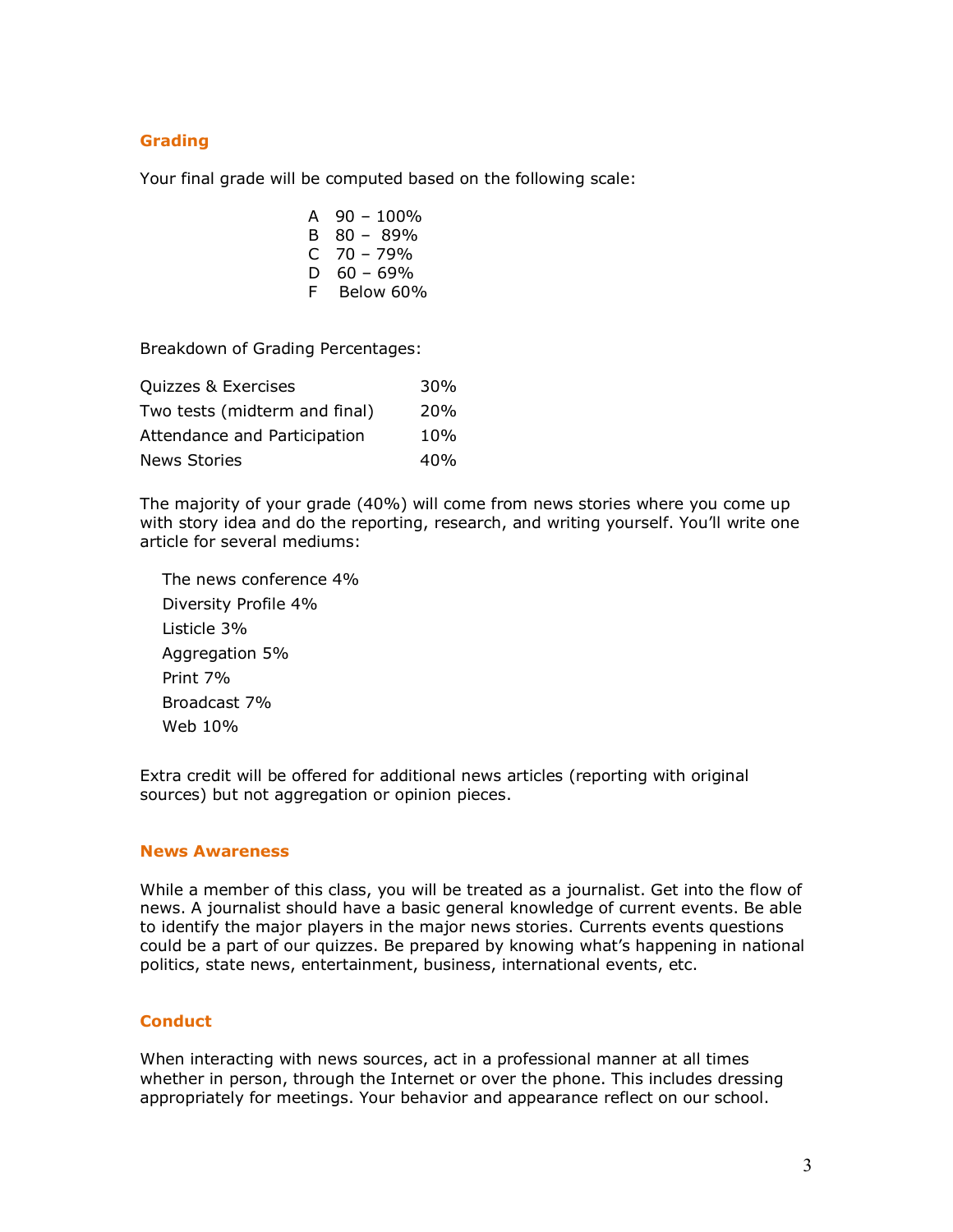#### **LJML Departmental Mission Statement**

Welcome to the Department of Literature, Journalism and Modern Languages. Embodying the core values of a Christian liberal arts education in the Wesleyan theological tradition, and focusing on the power of language and story to shape us and our world, the LJML Department and programs will provide students with knowledge, skills, and experiences to equip them to understand, interpret, analyze, evaluate, and create texts as linguistic and/or artistic expressions of diverse human experiences. We value reading, writing, researching, speaking, and discussing as profound means of participating in the redemptive work of God in all of creation. The following document will provide you with the information sources and information guidelines to University and Departmental policies that apply to all courses taken in this Department.

#### **Final Exam Policy**

Successful completion of this class requires taking the final examination on its scheduled day. The final examination schedule is posted on the Class Schedules site. No requests for early examinations or alternative days will be approved.

### **PLNU Copyright Policy**

Point Loma Nazarene University, as a non-profit educational institution, is entitled by law to use materials protected by the U.S. Copyright Act for classroom education. Any use of those materials outside the class may violate the law.

### **PLNU Academic Honesty Policy**

Students should demonstrate academic honesty by doing original work and by giving appropriate credit to the ideas of others. Academic dishonesty is the act of presenting information, ideas, and/or concepts as one's own when in reality they are the results of another person's creativity and effort. A faculty member who believes a situation involving academic dishonesty has been detected may assign a failing grade for that assignment or examination, or, depending on the seriousness of the offense, for the course. Faculty should follow and students may appeal using the procedure in the university Catalog. See Academic Policies for definitions of kinds of academic dishonesty and for further policy information.

#### **Academic Accommodations**

While all students are expected to meet the minimum standards for completion of this course as established by the instructor, students with disabilities may require academic adjustments, modifications or auxiliary aids/services. At Point Loma Nazarene University (PLNU), these students are requested to register with the Disability Resource Center (DRC), located in the Bond Academic Center. (DRC@pointloma.edu or 619-849-2486). The DRC's policies and procedures for assisting such students in the development of an appropriate academic adjustment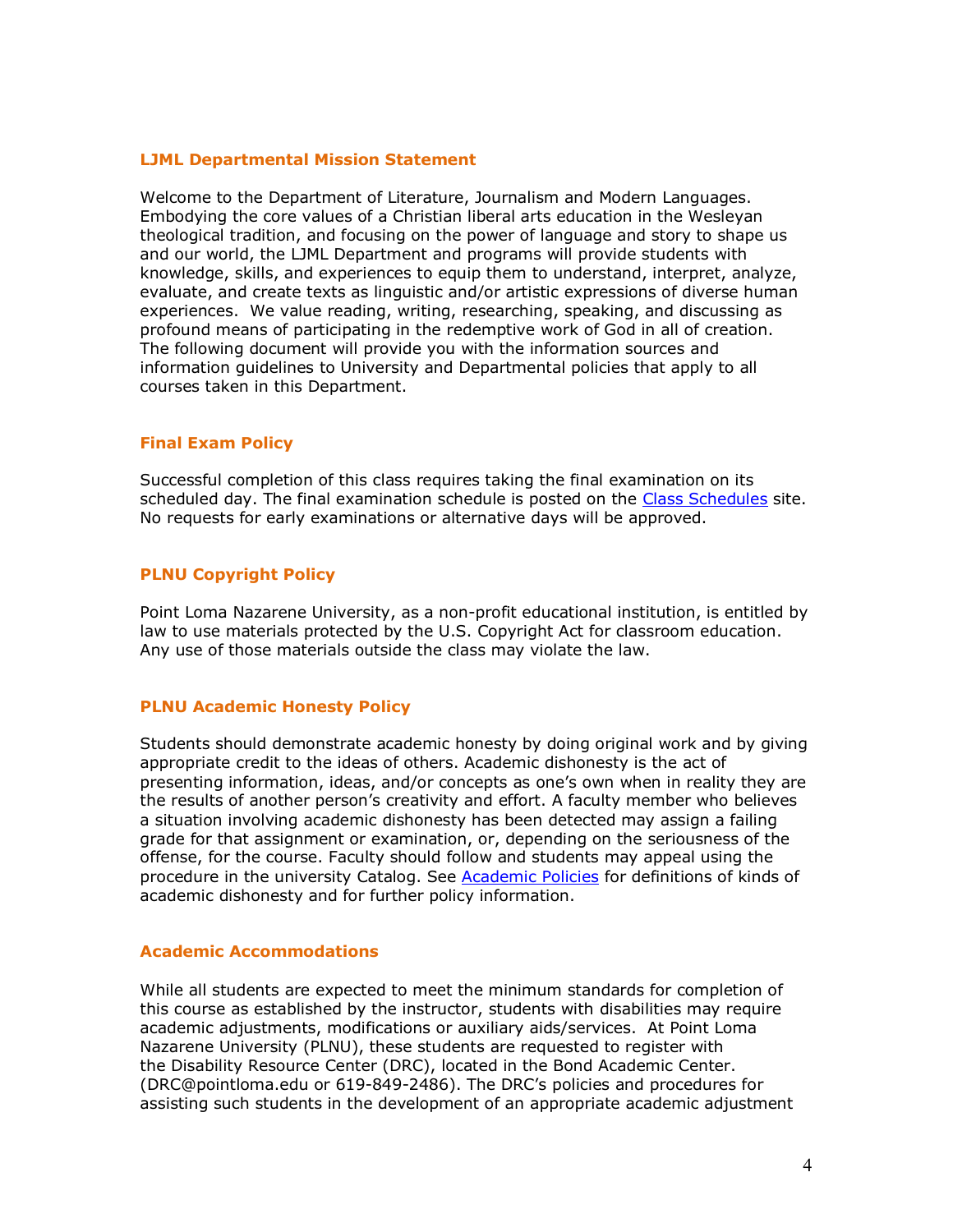plan (AP) allows PLNU to comply with Section 504 of the Rehabilitation Act and the Americans with Disabilities Act. Section 504 (a) prohibits discrimination against students with special needs and guarantees all qualified students equal access to and benefits of PLNU programs and activities. After the student files the required documentation, the DRC, in conjunction with the student, will develop an AP to meet that student's specific learning needs. The DRC will thereafter email the student's AP to all faculty who teach courses in which the student is enrolled each semester. The AP must be implemented in all such courses.

If students do not wish to avail themselves of some or all of the elements of their AP in a particular course, it is the responsibility of those students to notify their professor in that course. PLNU highly recommends that DRC students speak with their professors during the first two weeks of each semester about the applicability of their AP in that particular course and/or if they do not desire to take advantage of some or all of the elements of their AP in that course.

### **PLNU Attendance and Participation Policy**

Regular and punctual attendance at all classes is considered essential to optimum academic achievement. If the student is absent from more than 10 percent of class meetings, the faculty member can file a written report, which may result in deenrollment. If the absences exceed 20 percent, the student may be de-enrolled without notice until the university drop date or, after that date, receive the appropriate grade for their work and participation. See Academic Policies in the Undergraduate Academic Catalog.

### **JRN2050 Attendance Policy**

Missing a class means losing points for attendance, participation and in class work. If you must miss a class for a valid reason (illness, family emergency, school activity, etc.) then documentation will be required.

If you miss an in-class exercise for an unexcused absence, you will be given a zero. There are no makeups for most of the in-class work.

Tardiness disrupts the class environment and hinders your own learning. If you arrive after the roll has been sent around for everyone to sign in, you'll be docked a third of an absence. You will also lose half credit for class attendance any day you leave early.

Articles and links will be posted on Canvas related to our discussions throughout the semester. You will be responsible for knowing the material for tests and completing any assignments given out any day you miss.

### **JNR2050 Participation Policy**

This course requires your active involvement. If you want to learn as much as possible, you should come to class ready to initiate ideas, share relevant experiences, reflect on what others say, and discuss the readings, videos, etc. Strive to see other points of view and consider them critically. As a member of this class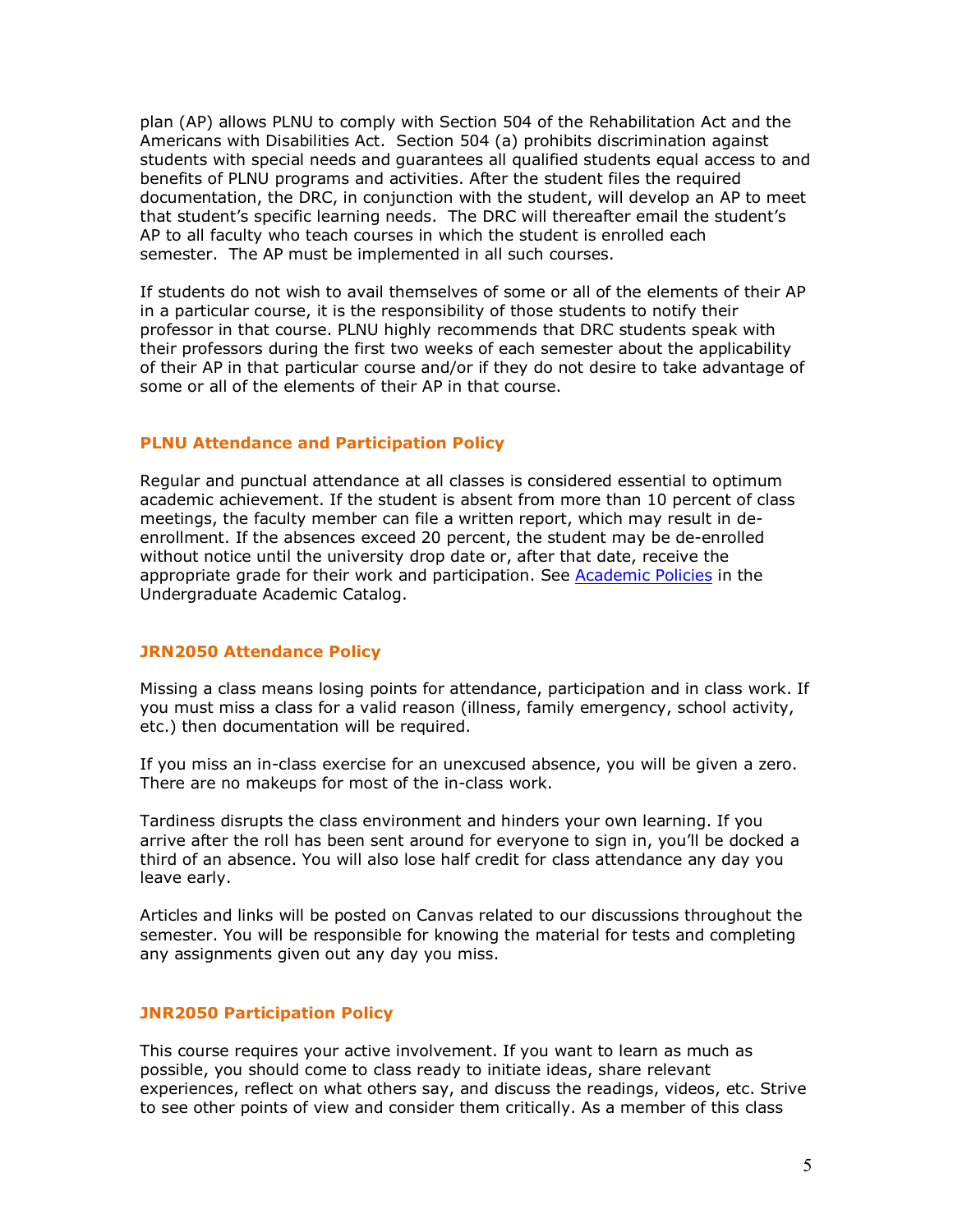you are expected to be respectful toward others and their views, even when they radically oppose your beliefs. Listen respectfully to others but don't shy away from expressing your own ideas. Don't be afraid to wade in and soak up all you can.

I'll be asking your opinion on some controversial issues. I don't want you to simply reflect back what you believe I already think. I want to hear your own opinion. Be ready to not only explain but also defend your positions.

### **Public Discourse**

In this class you will often select your own writing topics. You are encouraged to write on topics that matter to you, and while this can elicit writing that is deeply personal, be prepared to share your work with others. Because of the nature of class discussions and general feedback given to written work and/projects, consider your writing for this class as public discourse.

### **Inclusive Language**

Because the Literature, Journalism, and Modern Language department recognizes the power of language, all public language used in this course, including written and spoken discourse will be inclusive. This standard is outlined by all major academic style guides, including MLA, APA, and Chicago, and is the norm in university-level work.

#### **Diversity Statement**

Point Loma Nazarene University is committed to diversity in the classroom, in its publications and in its various organizations and components. Faculty and staff recognize that the diverse backgrounds and perspectives of their colleagues and students are best served through respect toward gender, disability, age, socioeconomic status, ethnicity, race, culture and other personal characteristics. In addition, the department of Literature, Journalism, and Modern Languages is committed to taking a leadership position that calls for promoting a commitment to diversity in and out of the classroom and in the practices of writing, journalism, and the study of literature and languages.

#### **Sexual Harassment & Assault**

Federal Law, Title IX, and Point Loma Nazarene University policy prohibits gender discrimination, including sexual harassment, domestic and dating violence, sexual assault, and stalking. Alleged violations can be reported non-confidentially to the University's Title IX Office (619) 849-2479, Third Floor of Nicholson Commons, Room 303. Reports to law enforcement can be made to the PLNU Department of Public Safety (619) 849-2525. For emergencies call 911.

I will seek to keep information you share with me private to the greatest extent possible, but as a professor I have mandatory reporting responsibility to share